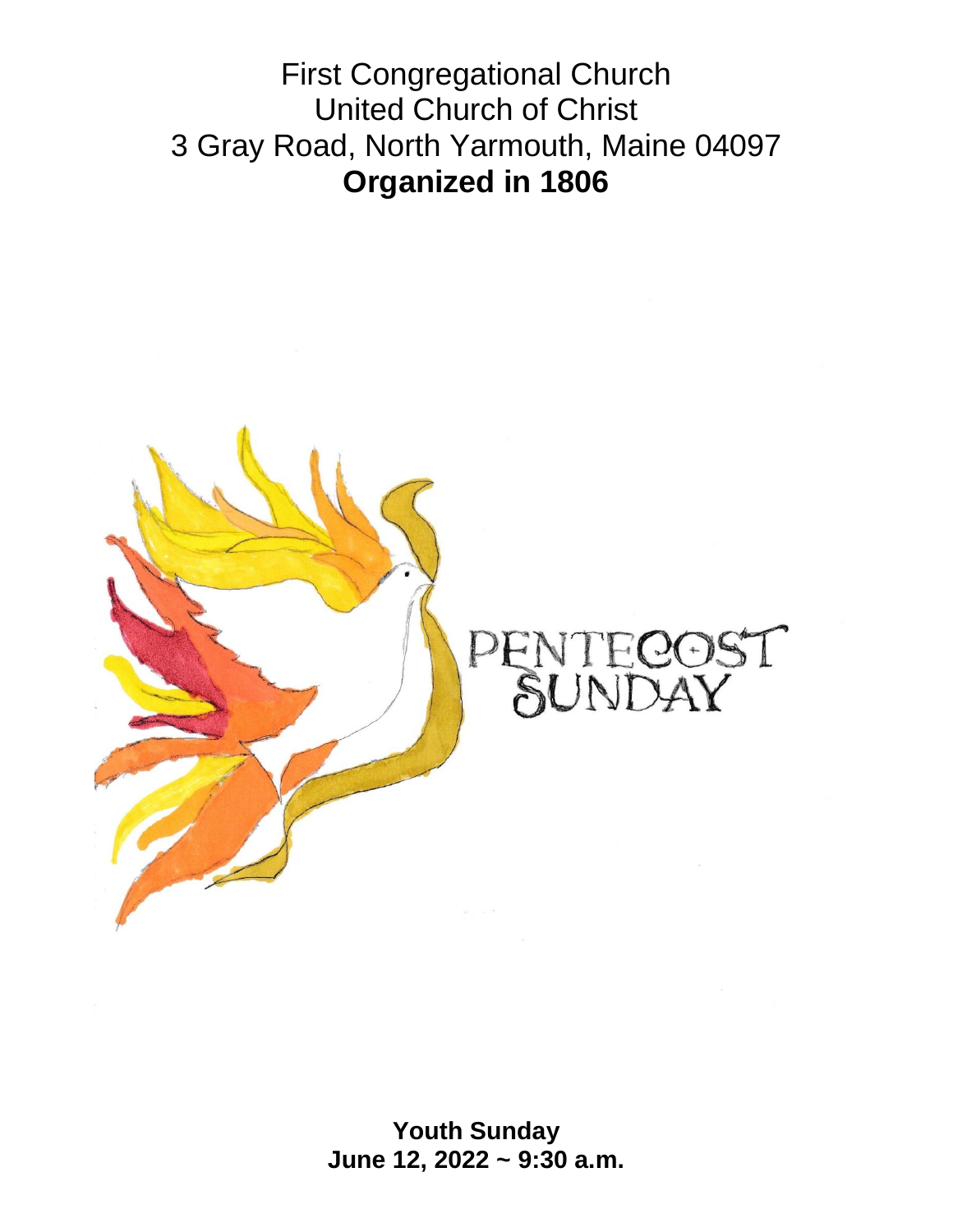# **Service of Prayers Pentecost Sunday (observed) June 12, 2022**

Prelude **O Trinity, O Blessed Light** Robert Farley

Sung: **God welcomes all! Strangers and friends! God's love is strong! And it never ends!**  Words: John L. Bell, Music: South African traditional, transcribed by John L. Bell at the Sunrise Hospice, Themba Text: © 2008, GIA/Iona Community / WGRG

Welcome and Announcements

## **Call to Worship**

One: Divine Teacher, whirl around us with your wisdom,

#### **Many: Divine Comforter, encircle us with the peace that comes only from you.**

One: As the Holy Winds fill our lives with dreams, empower us to live God's hope in this world.

#### **Many: As the Holy Fire fills our hearts with visions, empower us to create a world of justice and peace.**

One: May the Divine Gales of this day move us to know the love of God.

| *Hymn | <b>Wind Upon the Waters</b>         | <b>CH#247</b> |
|-------|-------------------------------------|---------------|
|       | Words and Music: Marty Haugen, 1986 |               |

**Wind upon the waters, voice upon the deep; rouse your sons and daughters, wake us from our sleep. breathing life into all flesh, breathing love into all hearts, living wind upon the waters of my soul.**

**Showers from the heavens, water from the earth; gift so wholly given, source of every birth; joy of every living thing, making all creation sing, shower down upon the dry earth of my soul.**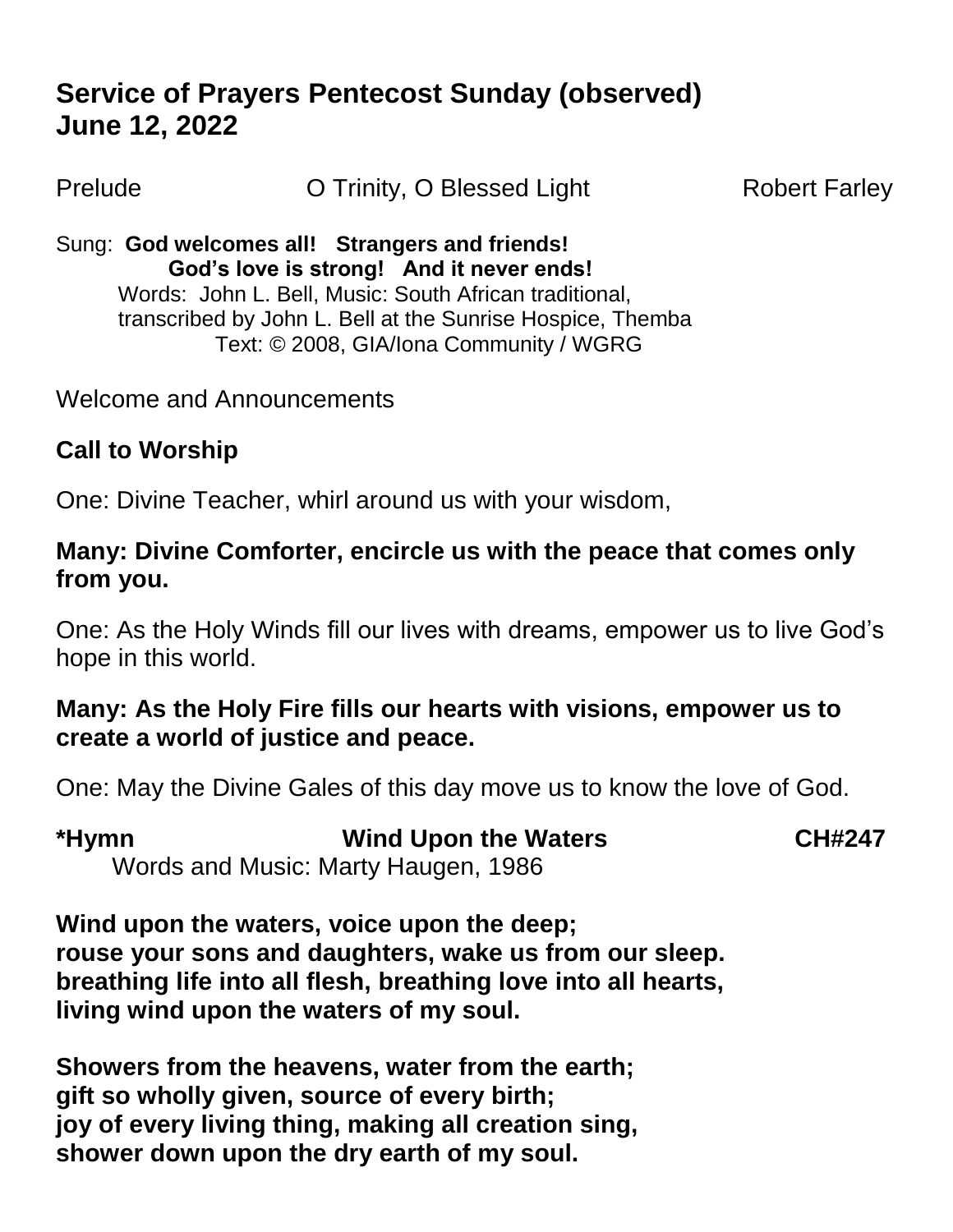**Rock and hill and garden, wood and desert sand; prairie, field and meadow, shaped by Love's own hand, love that fills the world around, springing up from barren ground, grow your love within the garden of my soul.**

**Blazing light of wonder, flame that pierces night; burst the dark asunder, fill our souls with light. Lord of glory, fill the skies, make an end to hatred's cries, be the blazing Sun of justice in our lives.**

**Wind upon the waters, rains upon the sand, grace your sons and daughters, newborn by your hand. Come, O Spirit and renew all the life that comes from you, send your winds upon the waters of my soul.**

Invocation

Holy Winds of Mystery,

As the dawn breaks forth, your Spirit exhales your intentions for our world. As new chapters and eras arise in our lives, your Spirit invites us to wisdom that only comes from you. Open our souls to the wonders of your being. Settle our hearts when questions surround us. Fill our minds with the knowledge that your Spirit will lead us forward. Amen.

## **Prayer of Reflection and Growth**

Loving God, Divine Comforter,

Peace is absent from our hearts. From pain to grief, and from turmoil to frustrations, we yearn for what we lack. We ache for the pains and injustices of this world to cease. What we forget is to pause and voice our concerns to you. How can we better integrate your presence in our lives? When have we forgotten to include you in our joys and heartaches? Move us to seek you and speak the burdens of our hearts to you. May your Spirit refill our souls with peace. Amen.

*Silence*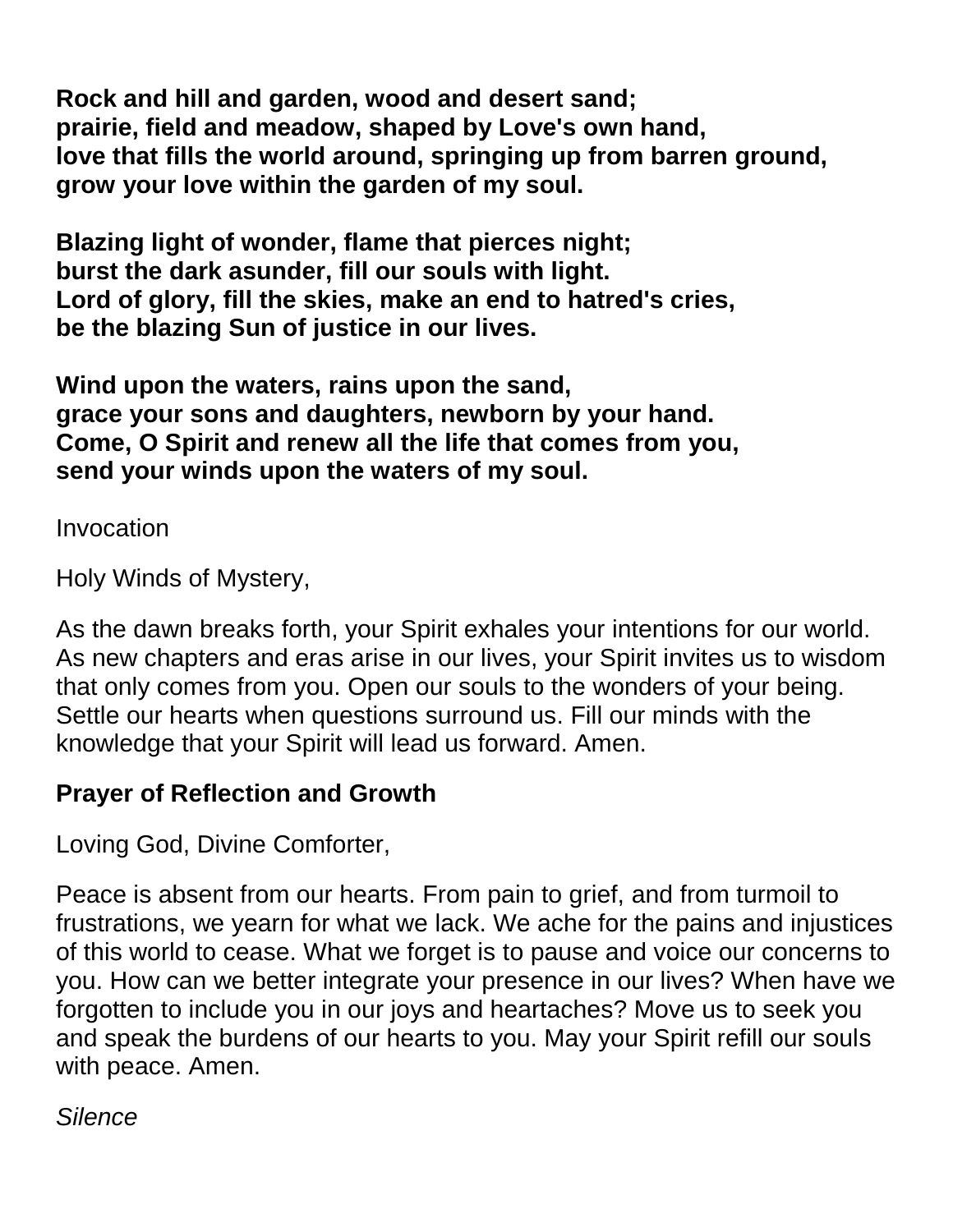### **Assurance of Grace**

The Spirit of God delivers grace and peace as we move through our journeys and inspires us to connect with God and neighbor to create a world of hope and joy. Amen!

Passing the Peace

| *Hymn                           | <b>This Little Light of Mine</b> | (Insert) |
|---------------------------------|----------------------------------|----------|
| Message                         | <b>Caroline Rose</b>             |          |
| Scripture reading: Acts 4:32-35 |                                  |          |
| Message                         | Don Strawbridge                  |          |
| Scripture reading: Acts 2:1-21  |                                  |          |
| <b>Choral Anthem</b>            | How Will They Know?              |          |

**This little light of mine, I'm, gonna let it shine. This little light of mine, I'm, gonna let it shine. This little light of mine, I'm, gonna let it shine.** *Let it shine, let it shine, let it shine.*

**This great joy I have, I'm gonna let it shine This great joy I have, I'm gonna let it shine This great joy I have, I'm gonna let it shine** *Let it shine, let it shine, let it shine.*

**Everywhere I go, I'm gonna let it shine. Everywhere I go, I'm gonna let it shine. Everywhere I go, I'm gonna let it shine.** *Let it shine, let it shine, let it shine.*

**Everywhere I go, I'm gonna let it shine. Everywhere I go, I'm gonna let it shine. Everywhere I go, I'm gonna let it shine.** *Let it shine, let it shine, let it shine.*

**This little light of mine, I'm, gonna let it shine.**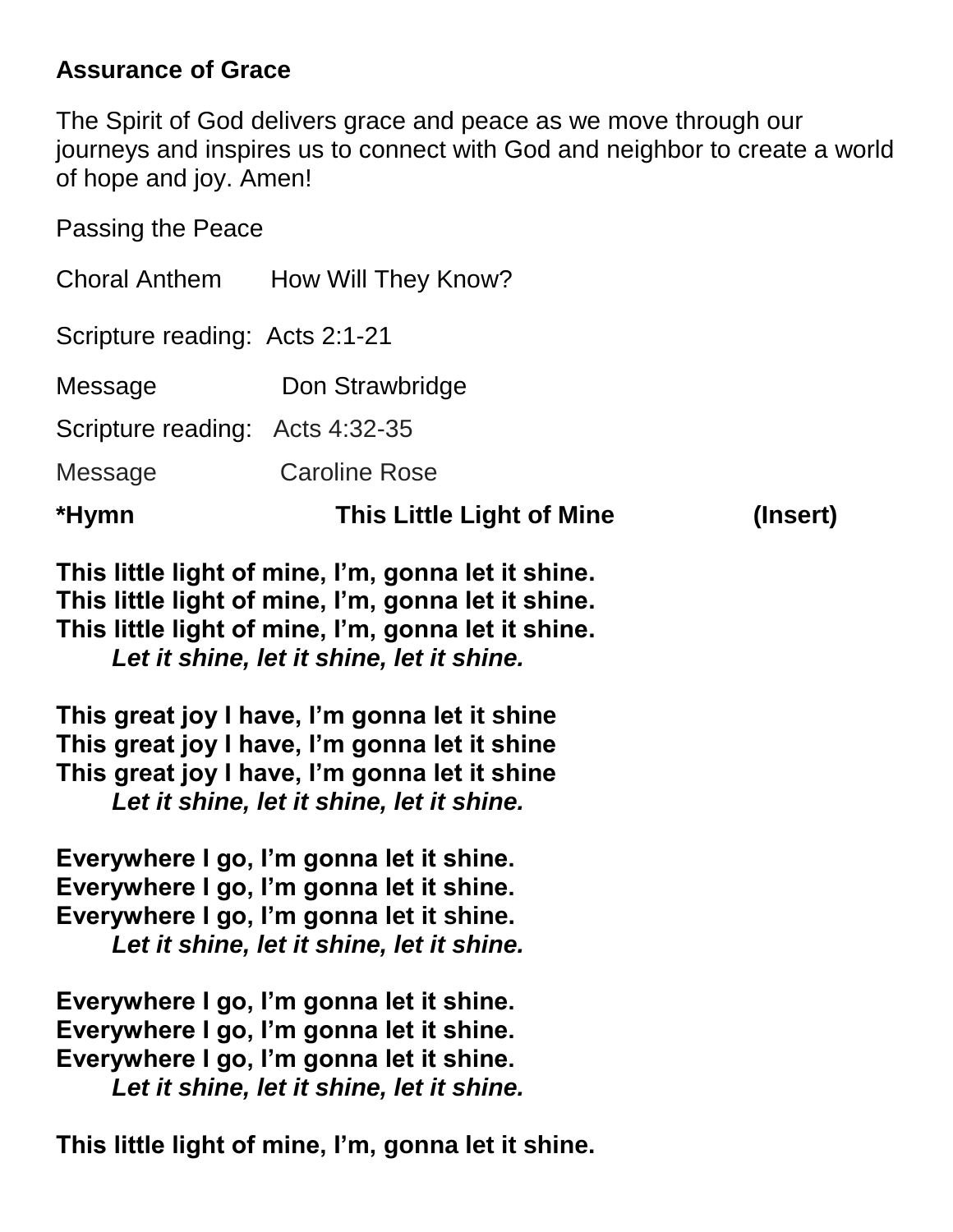**This little light of mine, I'm, gonna let it shine. This little light of mine, I'm, gonna let it shine.** *Let it shine, let it shine, let it shine.*

### *Recognition of Graduates!*

Prayers of the People

**The Lord's Prayer**

**Our Father who art in heaven, hallowed be thy name. Thy kingdom come. Thy will be done, on earth as it is in heaven. Give us this day our daily bread. And forgive us our debts, as we forgive our debtors. And lead us not into temptation, but deliver us from evil: For thine is the kingdom, and the power, and the glory forever. Amen.**

#### **Reflection on Giving**

Because of our love for the Divine Giver, we seek ways to share our love through our treasures, talents, and time. Whether we give in this hour or throughout this week, may we remember that God's Spirit encircles these gifts with hope.

Offertory You Say by Lauren Daigle Nora Strawbridge in ASL

**Doxology**

**Praise God, from whom all blessings flow; Praise God, all creatures here below; Praise God for all that love has done; Creator, Christ, and Spirit, One. Amen.** 

Blessing of the Gifts

Holy Winds of Excitement,

May the gifts we share today and throughout this week nudge us to dream your dreams. May our giving inspire us to embrace your visions for our world. Holy Spirit, enliven our souls to create your realm of justice and peace on earth. Amen.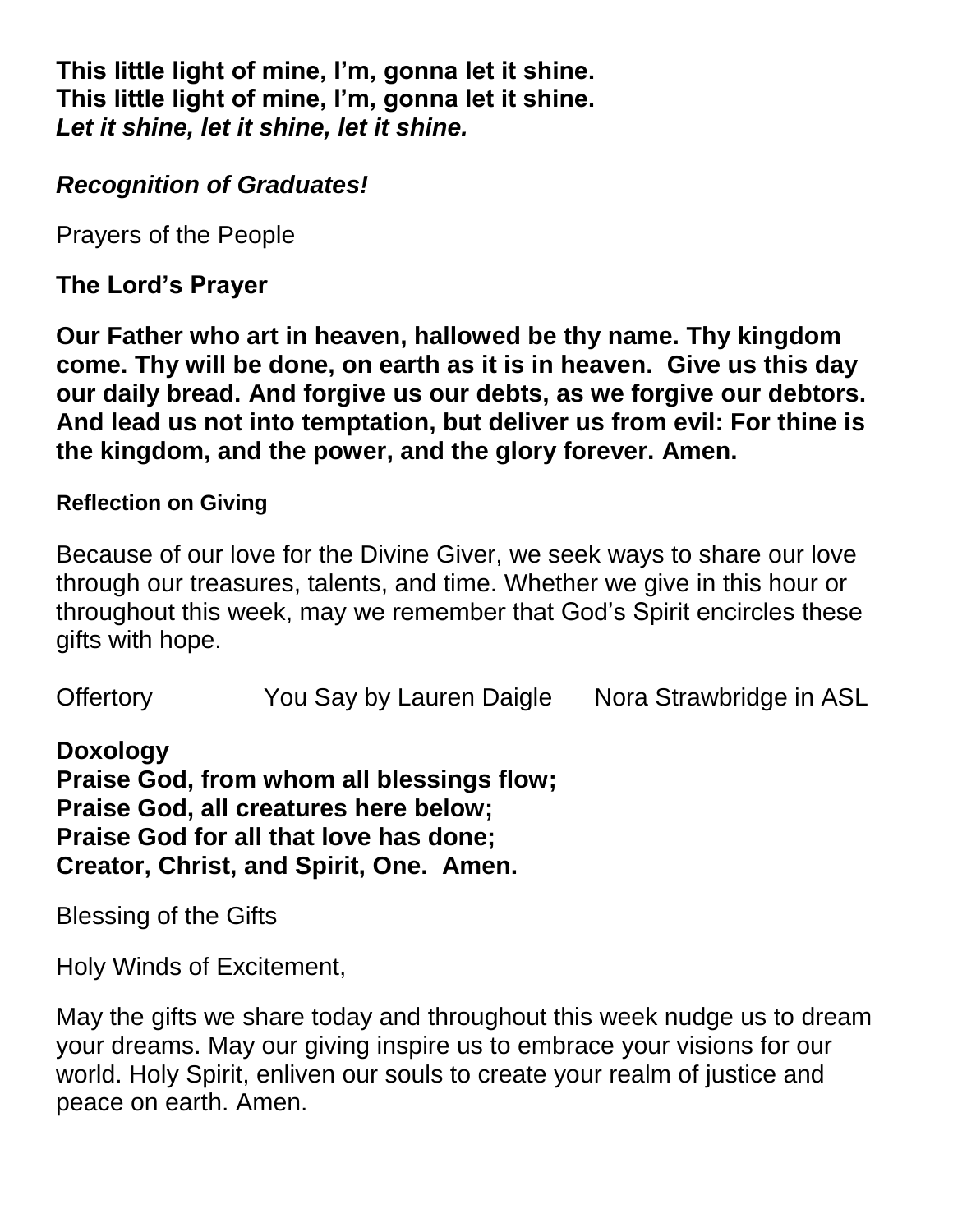**\*Sending Song We Are Walking (Siyamhamba) CH#442** Words and Music: South Africa (20th Century) **We are walking in the light of God, we are walking in the light of God. We are walking in the light of God, we are walking in the light of God. We are walking, walking, we are walking, walking, we are walking in the light of God. We are walking, walking, we are walking, walking, we are walking in the light of God.**

**We are singing in the light of God, we are singing in the light of God. We are singing in the light of God, we are singing in the light of God. We are singing, singing, we are singing, singing, we are singing in the light of God. We are singing, singing, we are singing, singing, we are singing in the light of God.**

**We are dancing in the light of God, we are dancing in the light of God. We are dancing in the light of God, we are dancing in the light of God. We are dancing, dancing, we are dancing, dancing, we are dancing in the light of God. We are dancing, dancing, we are dancing, dancing, we are dancing in the light of God.**

**We are praying in the light of God, we are praying in the light of God. We are praying in the light of God, we are praying in the light of God. We are praying, praying, we are praying, praying, we are praying in the light of God. We are praying, praying, we are praying, praying, we are praying in the light of God.**

**Si-ya-hamb' e-kukha-nyen' kwen-khos', Si-ya-hamb' e-kukha-nyen' kwenkhos', Si-ya-hamb' e-kukha-nyen' kwen-khos'. Si-yaham-ba, ham-ba, si-yahamba, ham-ba, si-ya-hamb' e-ku-kha-nyen' kwen-khos.**

\* Benediction

In each gust of wind, may we reach out to the God of inspiration. In each flicker of flame, may we follow the Christ of light. For the Spirit of God surrounds us, filling our hearts with dreams, our minds with visions, and our souls with the energy to create the realm of God on earth. Amen.

| Postlude | Come, God Creator, Holy Spirit | J.S. Bach |
|----------|--------------------------------|-----------|
|----------|--------------------------------|-----------|

Hymns/songs licensed under One License #A-73187 and CCLI #48404708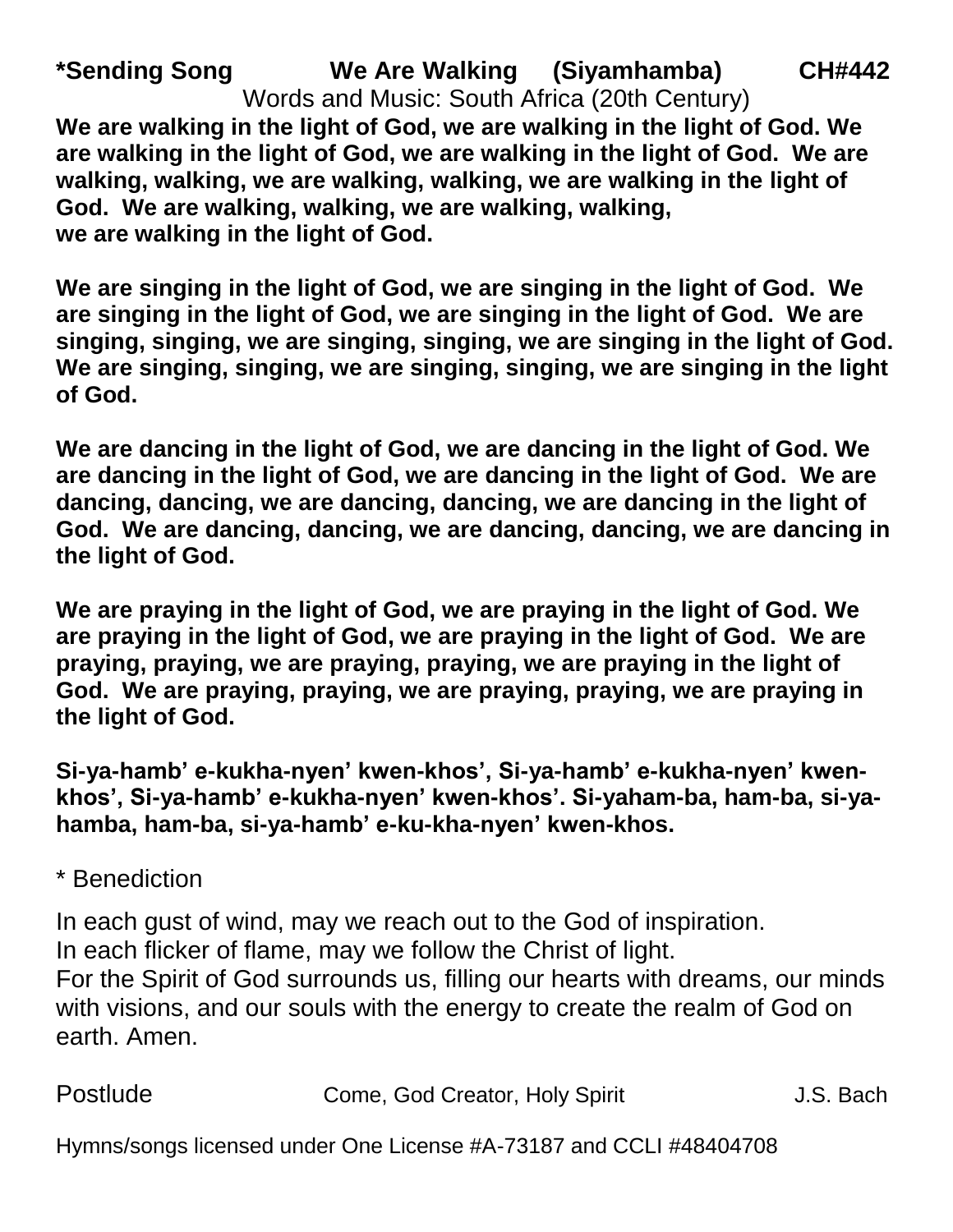

#### **High School**

Emma Bickford Graduating from Gray-New Gloucester High School Attending Vermont Technical College to become a Veterinary Technician Granddaughter of Jon and Terri Bickford

Elizabeth "Lizzie" Black Graduated from Bourne High School in Cape Cod, MA. Attending College in South Carolina to study Forensic Science Granddaughter of George Black

Don Strawbridge Graduating from Greely High School Attending the Air Force Academy Son of Patrick Strawbridge and Kristi Wright

Ellie Whittier Graduating from Freeport High School Attending Ohio State to study Nursing Daughter of Linda Whittier, Granddaughter of Kathy Whittier

Katie Whittier Graduating from Freeport High School Taking a gap year Daughter of Linda Whittier, Granddaughter of Kathy Whittier

#### **College**

Madelyne Day Graduated with a degree in Pharmacy Grand-Niece of Susan Day Elliott

Ellie Dickson Graduated from Point Park University – Magna Cum Laude with a degree in Fine Arts Daughter of Peter Dickson and Rachel Farrington

Devan Glassock Graduated from the University of Southern Maine - Majored in Theater & Minored in Honors Daughter of Frank and Lyn Glassock Plans to teach English as a second language in Seoul, South Korea.